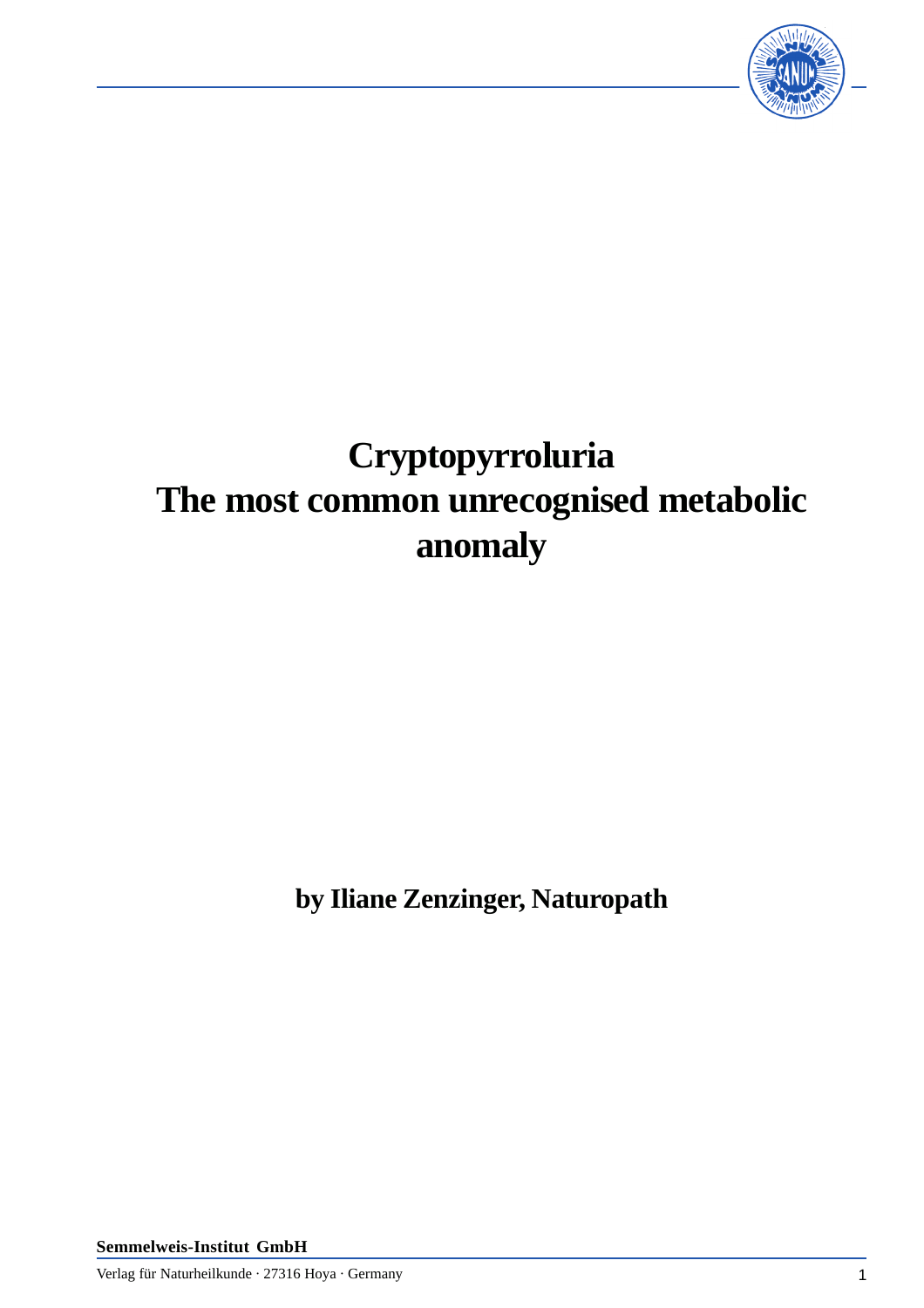

#### **Introduction**

Although over 12% (!) of Germans suffer from this genetically determined metabolic anomaly, it remains relatively unknown in Germany.

Cryptopyrroluria is one of the few illnesses which also offers its victims an advantage, and that is high intelligence; however, in stressful situations this can turn out to be a handicap.

Albert Einstein, Charles Dickens and Charles Darwin have been described as prominent pyrrolics.

Cryptopyrroluria was discovered around 1960 by Carl C. Pfeiffer, the pioneer of Orthomolecular Therapy, who was also the founding director of the largest orthomolecular clinic in New Jersey, USA. A zinc deficiency had already been found to be common to both schizophrenics and depressives, and he was looking for a substance which might occur in the urine of both of these. Since he found that chromatographically the mauve bands showed positive, this disease is still frequently referred to in the USA as 'mauve factor', rather than Cryptopyrroluria (CPU).

Cryptopyrrol (2,4 dimethyl-3-ethylpyrrol) is a building block of haeme metabolism, which unfortunately binds (chelates) zinc and Vitamin B6, thus depriving the body of both these



*[Fig. 1: The bond of Pyridoxal-5 phosphate and Zinc with Cryptopyrrol (according to Pfeiffer)]*

important building materials. In a In severe zinc deficiency, we see the healthy person, small quantities of this metabolic product are excreted in bile pigment via the stools. A pyrrolic excretes it in quite large quantities via the urine ("concealed", from the Greek "krypta", hence the name). Pyrroluria is one of the porphyrias.

Among the illnesses listed below, we find the highest proportion of pyrrolics, e.g. hyperactive children (80%), schizophrenics (80%), cancer (over 50%), MS and allergies (80%), and also in liver disease. The zinc and Vitamin B6 binding explains why children with ADHD also frequently show other affections such as allergies and hyperkinetic syndrome.

- Weakened immunity/allergy -
- Acne/eczema/slow wound healing/herpes
- Schizophrenia/psychoses -
- "Burn-out syndrome"
- PMS -
- Dyslexia/learning difficulties -
- Hyperactivity (ADHD/ADD) 80%
- MS (70%) -
- All glutathion deficiency diseases -
- Cancer (50%) -

*Table 1: Diseases occurring frequently in pyrroluria*

### **Zinc deficiency**

Zinc is a building block for over 250 enzymes. Typical symptoms of zinc deficiency (see Table 2) include problems of hair and skin, and signs of weakened immunity, such as allergies and viral diseases, since zinc has an anti-viral action and shares responsibility for the maturing of Tlymphocytes and production of interleukin 2, which activates the natural killer cells and B-lymphocytes.

typical white patches or horizontal ridges on the finger-nails; these often do not disappear until zinc supplementation has been taken for 4-5 months.

In casetaking, it is diagnostically important to ask how the patient tolerates alcohol. Pyrrolics feel "tipsy" even after small quantities, since zinc is a building block of alcoholdehydrogenase, which also initiates the conversion of retinol into retinal. Poor adaptation to night vision can therefore likewise be an indicator of zinc deficiency.

The depressed capability of the body to detoxify itself is also particularly noticeable.

Since zinc is also responsible for the elimination of heavy metals (lead, cadmium), pyrrolic children accumulate particularly large amounts of heavy metals in their bodies. This can give rise to a deficiency of glutathion, with all that that implies (allergic tendency, weakened immunity, elevated risk of cancer, diminished cell respiration).

- Weakened immunity/susceptibil- ity to infections, esp. viral (T-cell differentiation and reduced secretion of interleukin 2, lymphopaenia)
- Allergies (Type IgG, from quinoli- ne deficiency)
- Leuconychia -
- Loss or premature greying of hair -
- Pale skin/intolerance of sunlight
- Acne -
- Oligospermia Disorders of detoxification, esp. of heavy metals (lead, cadmium, etc.)

*Table 2: Symptoms of zinc deficiency*

### **Semmelweis-Institut GmbH**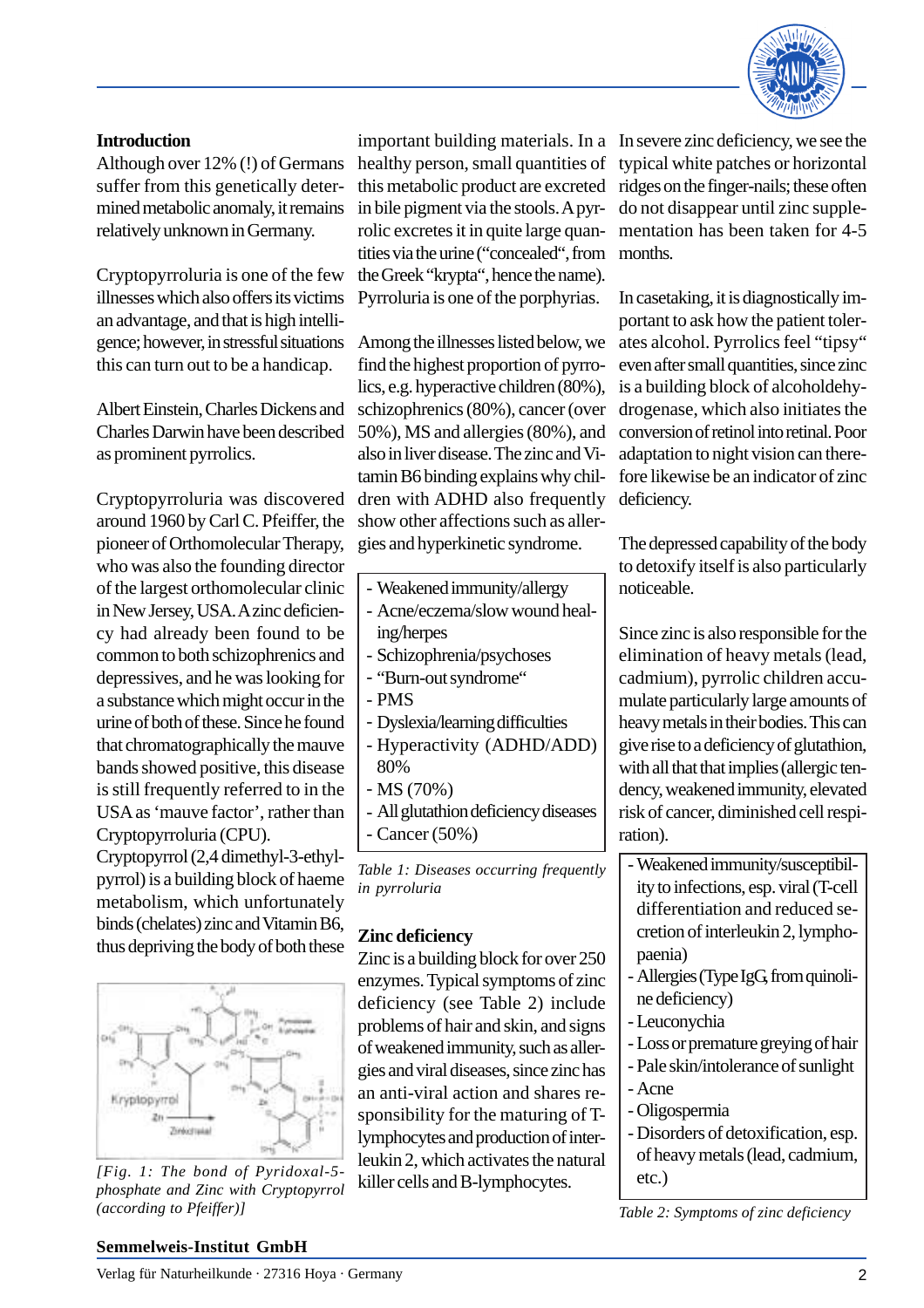

#### **Vitamin B6 deficiency**

A deficiency of Vitamin B6 (see Table 3) in pyrrolics results in dangerous deficiencies of trace elements, on account of a lack of picolinic acid, and in particular:

- Zinc deficiency (see above)
- Manganese deficiency (manganese is particularly important for the synthesis of cartilage; its absence for more than six weeks can be enough to damage cartilage)
- Chromium deficiency (chromium is a constituent of glucose tolerance factor and is therefore of equal importance for both diabetics and hypoglycaemics)
- Magnesium deficiency (magnesium controls over 300 enzymes) in pyrrolics increases the risk of cardiac circulation problems, and a shortage of it reinforces hyperkinetic syndrome ("fidgety Phil.").

In pyrroluria the active form of Vitamin B6 (Pyroxidal-5-phosphate) is bonded. For its conversion, this requires Vitamin B2 and especially zinc. It plays a part in numerous metabolic processes, particularly in amino-acid metabolism and regulation of the blood-sugar level. Reduced gluconeogenesis due to Vitamin B6 deficiency can result in ravenous hunger for sweet foods, which are contra-indicated. Pyrrolics are frequently lacking in manganese and chromium (thyroid beware!). Furthermore metabolism of refined carbohydrates uses up manganese and increased quantities of chromium are excreted via the kidneys. Thus , there is a double deficiency, which exacerbates the low sugar problem.

Shortage of zinc, manganese, chromium and magnesium

- Alcohol intolerance -
- Weak liver/disorders of detoxifi- cation/anaemia
- Low serotonin level (headaches, morning sickness, low blood pressure, cold feet, depression, amenorrhoea
- Imbalance between omega-3 fatty acids and omega-6 fatty acids
- Insufficient formation of niacin from tryptophan
- Homocysteinaemia
- Inability to cope with stress
- Poor short-term memory (re- peats questions frequently)
- Extremely good long-term memory (highly gifted)
- High level of creativity with analogous ability to think

*Table 3: Symptoms of Vitamin B6 deficiency*

Because of their Vitamin B6 deficiency, the serotonin level in pyrrolics is too low, with unpleasant consequences, such as depression, headaches and PMS.

Since Vitamin B6 is responsible for the functioning of the ultra-short-term memory, pyrrolics may be recognised by their frequent repetition of questions, usually within 10 seconds, if they think that they have not understood something. As it is important for them to have the information immediately, they frequently interrupt the person to whom they are talking, lest they run the risk of forgetting the question.

This brings us to the unusual advantage offered by this illness:

Since pyrrolics, because of their poor short-term memory, are scarcely able to register facts, they integrate all information rapidly, thus attaining an excellent long-term memory. Because they are constantly constructing mnemonics and the like, they are capable of erecting high analogue thought-structures (e.g. Darwin and Einstein, who were wellknown for their white-spotted nails and muddle-headedness). In areas, in which they are deeply interested (science) they attain mammoth achievements. This is why pyrrolic children frequently impress us, coming across as highly gifted in certain areas, whilst experiencing tremendous difficulty in learning vocabulary, or possibly even being dyslexic.

What can be a problem for families and teachers is the forgetfulness attendant on the poor ultra-shortterm memory and the inability of pyrrolics to keep their things in order, so that there is a constant search for things that have been mislaid (child's room in chaos).

A helpful diagnostic question is: "Are you frequently hunting for your carkeys?" or "Are you good at taking note of directions to places, or the names of people to whom you have been introduced?"

Their poor ultra-short-term memory places children under heavy mental pressure when it comes to learning. Because of their Vitamin B6 deficiency, they have less serotonin and are highly susceptible to stress. Therefore, when they are stressed, tasks requiring a high degree of coordination (packing a suitcase, preparing for an exam, a house full of children) result in pyrrolics being totally over-stretched.

#### **Semmelweis-Institut GmbH**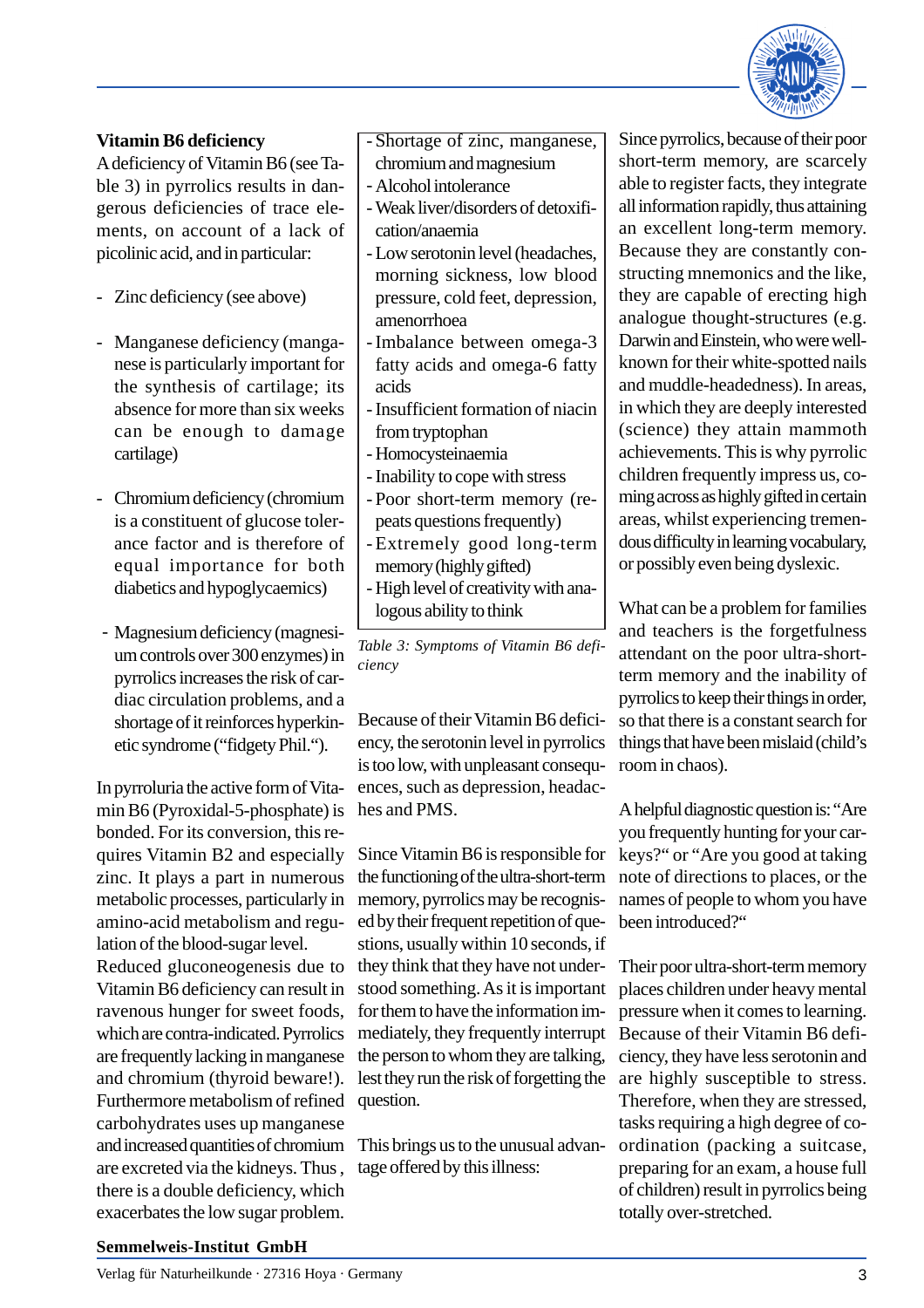

Nowadays, however, even nonpyrrolics may exhibit the abovementioned symptoms, since higher demands are being made on our resources not only of zinc (heavy metals in large amounts) but also of Vitamin B6 (environmental toxins and high levels of stress). Treatment consists in avoidance of so-called Vitamin B6 predators, such as glutamate and processed fruits. Because of the increase in air traffic, more and more hydrazines are being released, and these use up Vitamin B6 in the soil (see Table 4).

- Maturation inhibitors applied to fruits (esp. peaches, tomatoes)
- Insecticides and preservatives
- Fuel additives to aviation spirit (hydrazine)
- Glutamate (sausage, bakery goods, flavour enhancer)
- Alcohol -
- Aldehyde (Formaldehyde, perfu- mes)

*B6 deficiency*

- Stress (Vitamin B6 is a building block of Serotonin)
- Microwaved food -
- Detergents (Pril, Palmolive) -
- Toothpaste with added fluoride -
- Sunscreen creams -
- Radiation from mobile and cord- less phones
- Toxic pollution, such as
	- Heavy metals
	- Preservatives
	- PCB -
	- Glutamate (flavour enhanc- er, commercially produced sausage and bakery goods)
- Pollutants that weaken the im--
- mune system, e.g.
	- Immunisations
	- Antibiotics -

*Table 5: What hyperactive children must avoid*

Emotional and occupational stress in particular are to be avoided, as well as mobile phone pollution (high level of radical formation, which further

reserves) (see Table 5). It is important to curtail the consumption of sugar and phosphates, since pyrrolics have problems breaking down protein in the gut.

People who excrete a high level of indican in the urine are almost always pyrrolics, as they exhibit an intestinal dysbiosis (often putrid dyspepsia, with a typical odour of indol). Good laboratories (e.g. Orthomedis Laboratory, Switzerland; www.orthomedis.ch) demonstrate the presence of indican in the urine of pyrrolics as an indicator of decaying protein. Special dark sample tubes are necessary for sending, and no vitamin supplements should be taken two days before drawing a sample.

## **Treatment**

Table 4: Formative factors in Vitamin drains the already depleted glutathion For this purpose, FORTAKEHL 4X Where the cryptopyrrol levels are high (normal is <15mg/100ml.) and tests for indican are positive, colon cleansing should be made a priority.

| Regulation of pH levels:                          | ALKALA N powder, SANUVIS and CITROKEHL                                                                                    |
|---------------------------------------------------|---------------------------------------------------------------------------------------------------------------------------|
| Colon cleansing:                                  | <b>FORTAKEHL</b><br>In cases of mycosis EXMYKEHL and SANUKEHL Cand 6X<br>Laktobakterien, etc.                             |
| Improvement of circulation and protein breakdown: |                                                                                                                           |
|                                                   | MUCOKEHL / NIGERSAN or SANKOMBI                                                                                           |
| Immunomodulation:                                 | UTILIN "H" or UTILIN "S", and SANUKEHL preparations                                                                       |
| Dietary adjustment:                               | Plenty of Omega-3 fatty acids (LIPISCOR)<br>Small quantities of high-valency amino-acids<br>Small quantities of phophates |
| Injections:                                       | ZINKOKEHL and VITAMIN B complex                                                                                           |
| Long-term teatment:                               | Mornings: 50-100mg Vit. B6 - until dreams are recalled.<br>Evening: 1 x Krypto-Komplex plus (by Tremedici)                |

*Table 6: Suggested treatment plan for Cryptopyrroluria patients*

#### **Semmelweis-Institut GmbH**

Verlag für Naturheilkunde · 27316 Hoya · Germany 4